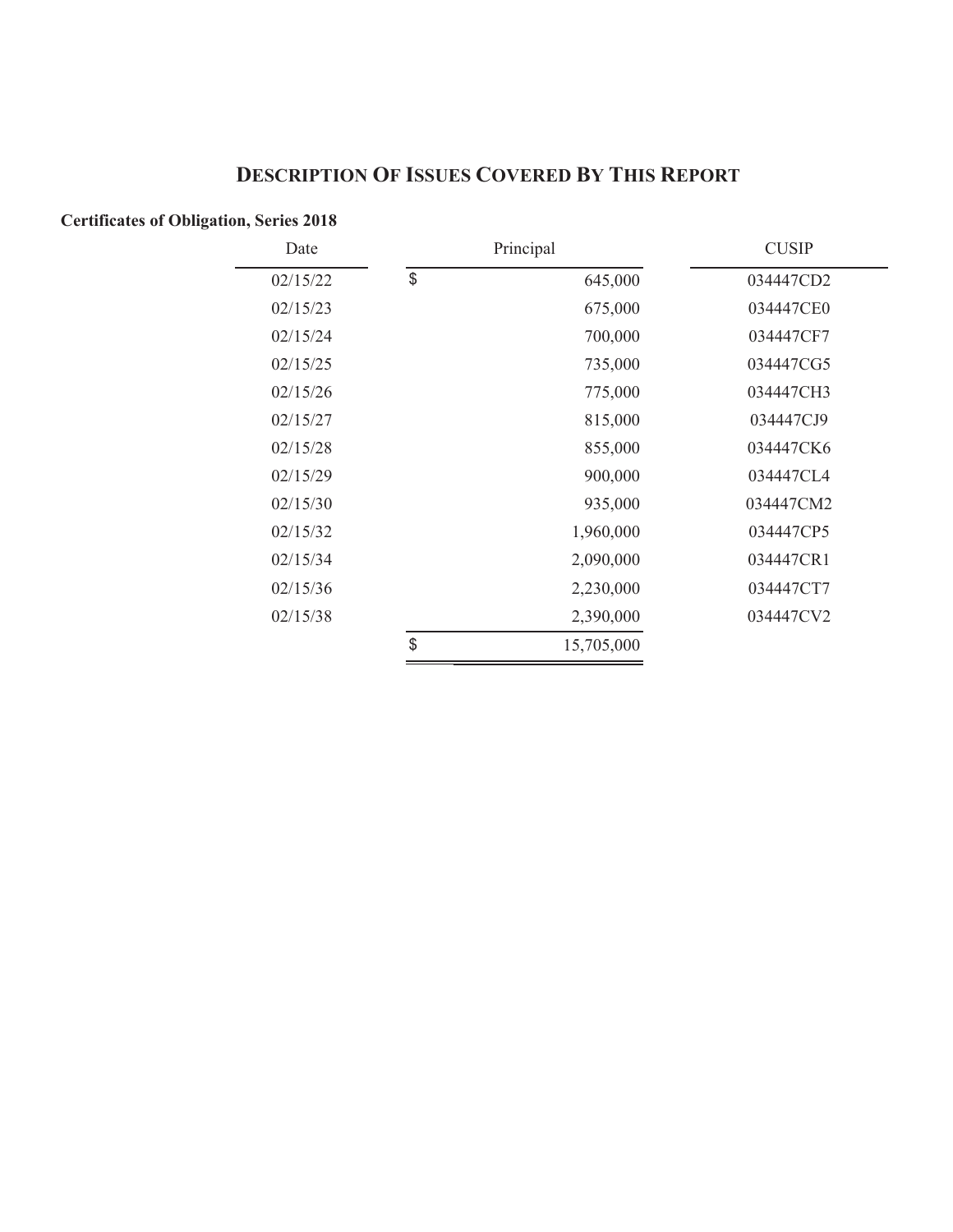# CONTINUING DISCLOSURE REPORT FOR THE FISCAL YEAR ENDED SEPTEMBER 30, 2020

# ANDREWS COUNTY, TEXAS

GENERAL OBLIGATION

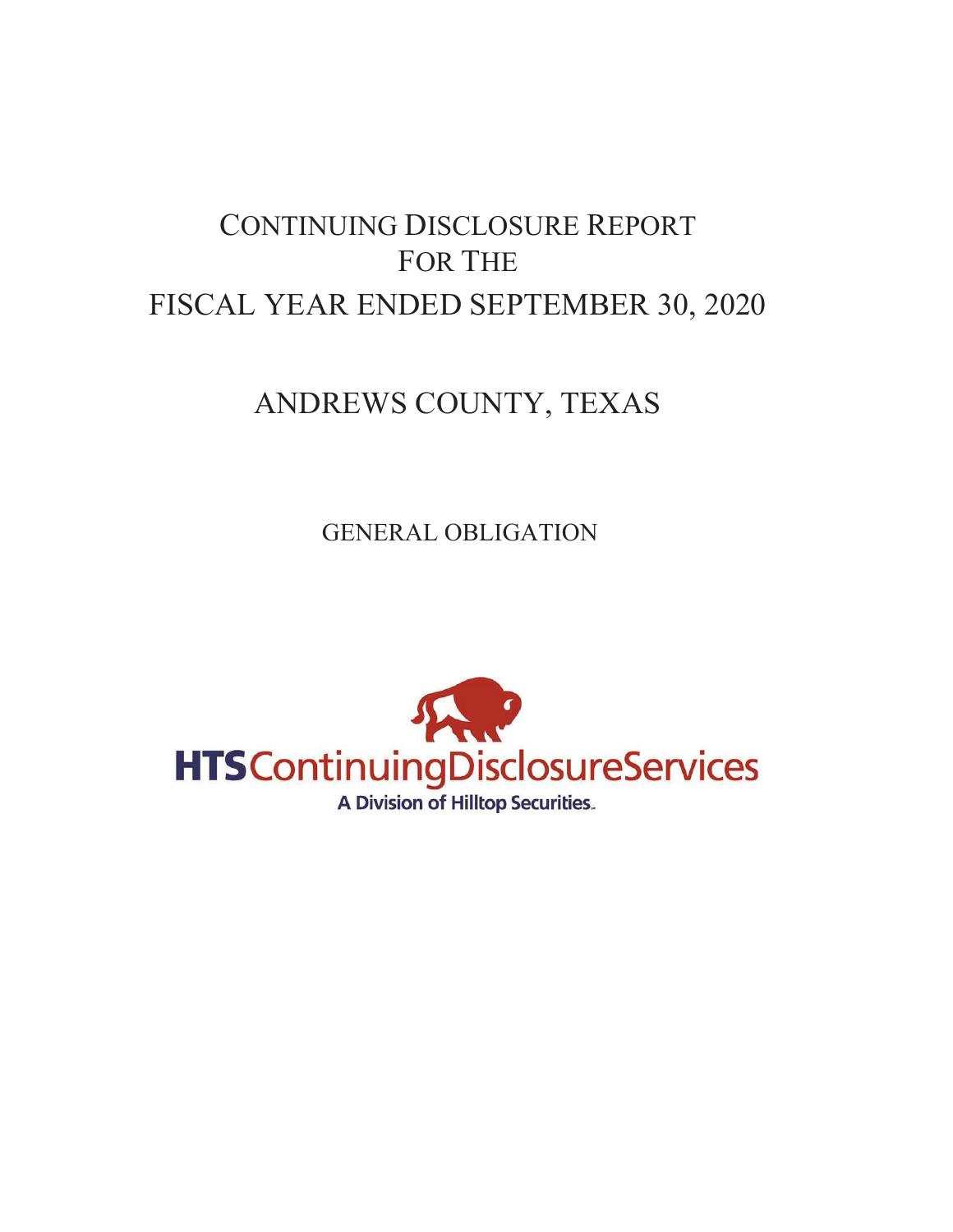### **FINANCIAL STATEMENTS**

The audited financial statements for the County for the fiscal year ended September 30, 2020 are being filed directly with the Municipal Securities Rulemaking Board's Electronic Municipal Market Access ("EMMA"), and are hereby incorporated by reference into this Annual Continuing Disclosure Report.

#### **SIGNATURE OF ISSUER**

The information set forth herein has been obtained from the County and other sources believed to be reliable, but such information is not guaranteed as to accuracy or completeness and is not to be construed as a promise or guarantee. This Annual Continuing Disclosure Report may contain, in part, estimates and matters of opinion which are not intended as statements of fact, and no representation is made as to the correctness of such estimates and opinions, or that they will be realized. The information and expressions of opinion contained herein are subject to change without notice, and the delivery of this Annual Continuing Disclosure Report will not, under any circumstances, create any implication that there has been no change in the affairs of the County or other matters described.

#### **Andrews County, Texas**

 $\sqrt{s}$ 

Carol White Auditor

Approved for Submission**:**

03/30/2021

Date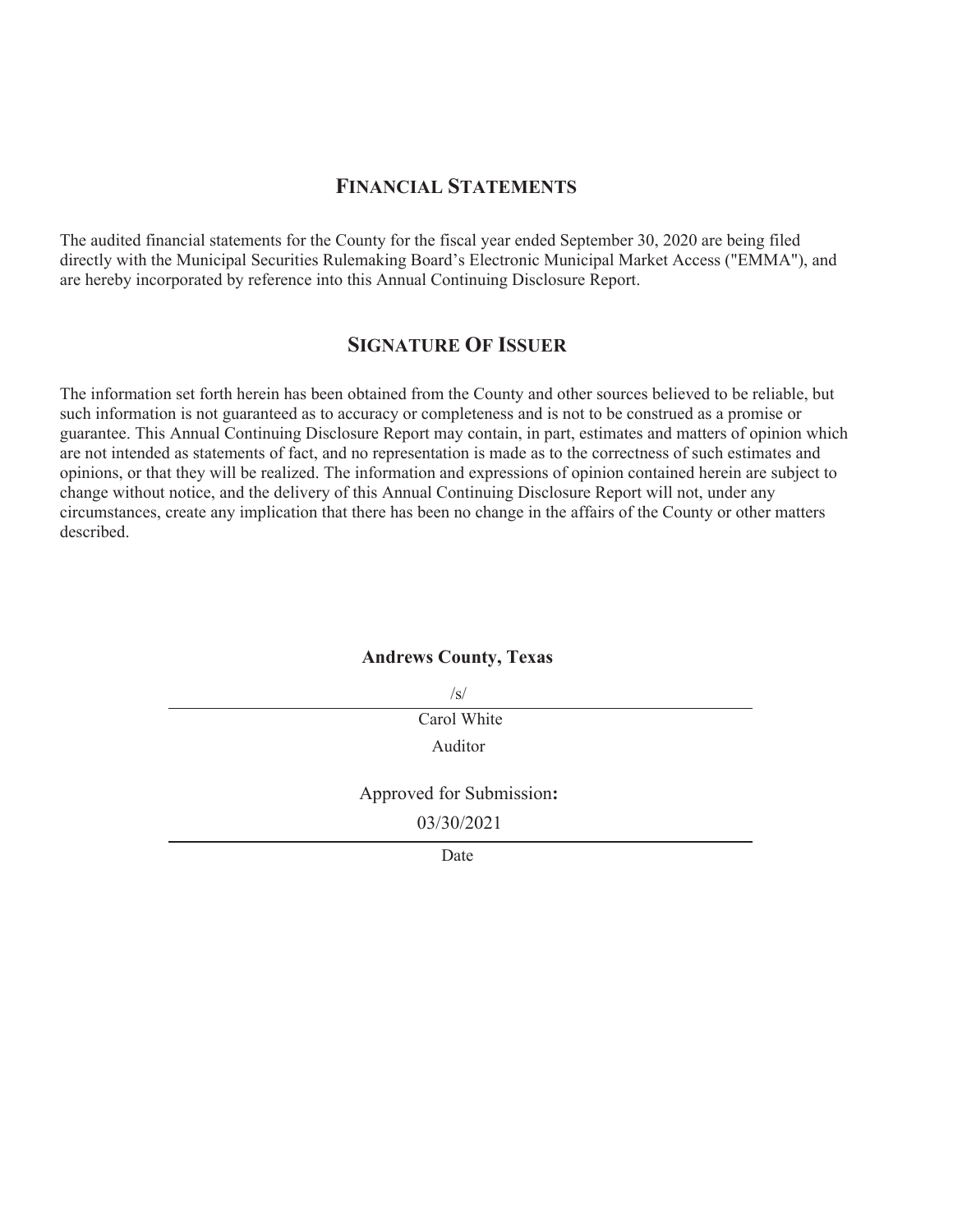# **CERTIFICATE OF SUBMISSION OF ANNUAL REPORT**

Subject to the continuing disclosure requirements of SEC Rule 15c2-12, this Annual Continuing Disclosure Report for the Andrews County, Texas with respect to the issues listed on the report cover was submitted directly to the Municipal Securities Rulemaking Board's Electronic Municipal Market Access ("EMMA") listed below.

> Municipal Securities Rulemaking Board ("MSRB") via the Electronic Municipal Market Access ("EMMA") system

HTS Continuing Disclosure Services, A Division of Hilltop Securities Inc.

Signed by:

/s/ Taylor Avaritt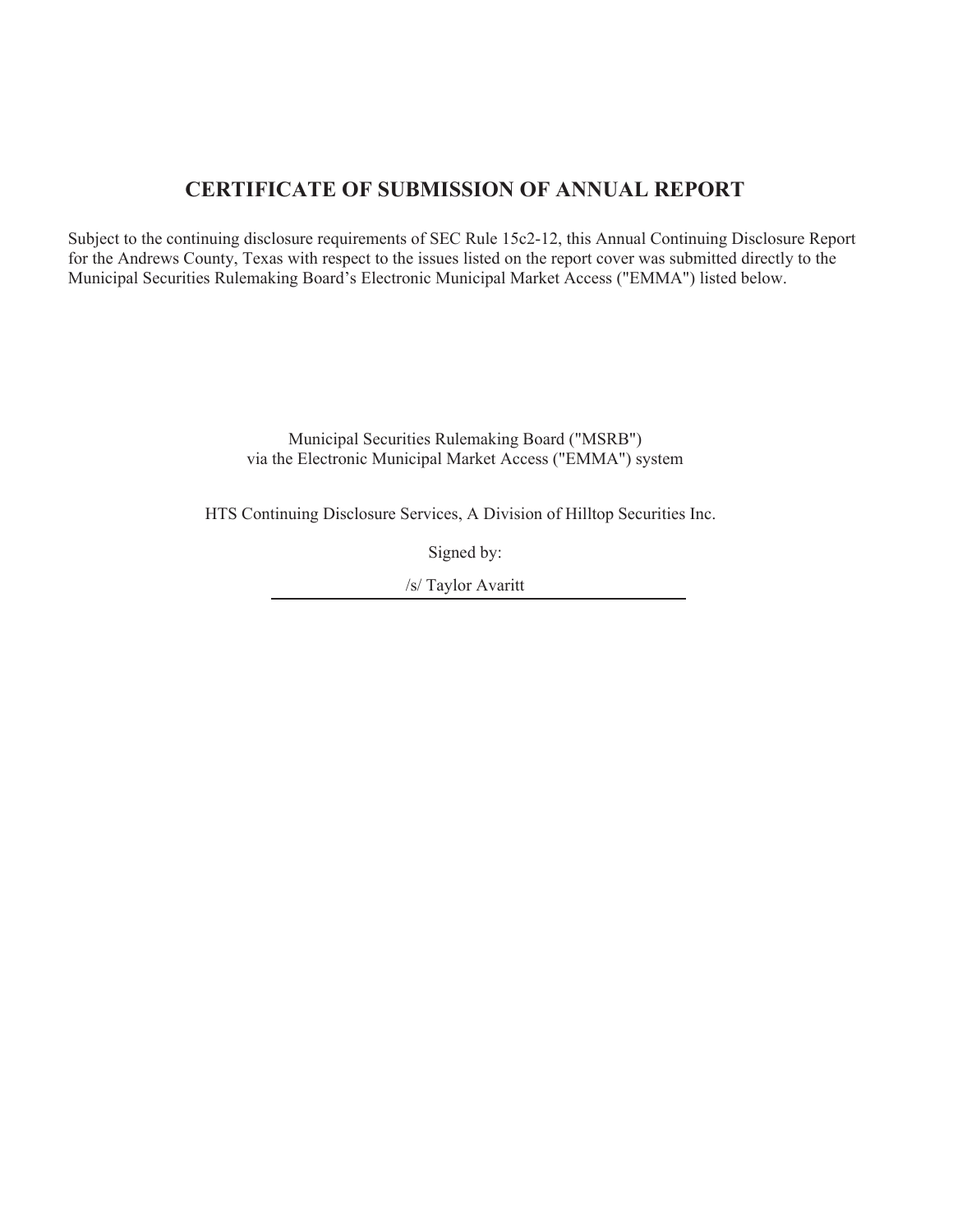# **ANDREWS COUNTY, TEXAS 2021 GENERAL OBLIGATION DEBT REPORT**

#### **TABLE 1 – VALUATIONS, EXEMPTIONS AND GENERAL OBLIGATION DEBT (1)**

| FYE 2021 Market Valuation Established by the Andrews County Appraisal District |                 |                 |
|--------------------------------------------------------------------------------|-----------------|-----------------|
| (excludes totally exempt property)                                             |                 | \$5,593,963,272 |
| Less Exemptions/Reductions at 100% Market Value:                               |                 |                 |
| Residence Homestead                                                            | \$131,674,192   |                 |
| Disabled/Over 65 Local Optional Exemptions                                     | 13,006,122      |                 |
| Veterans Exemptions                                                            | 3,565,859       |                 |
| Pollution Control Loss                                                         | 4,455,472       |                 |
| Productivity Loss                                                              | 200, 547, 464   |                 |
| Value lost to 10% Cap                                                          | 16,703,541      |                 |
| Abatements                                                                     | 88,454,528      | 458, 407, 178   |
| 2020/21 Taxable Assessed Valuation                                             |                 | \$5,135,556,094 |
| County Funded Debt Payable from Ad Valorem Taxes as of 3/15/21                 | 15,705,000<br>S |                 |
| Funded Debt Payable from Ad Valorem Taxes                                      |                 | 15,705,000      |
| Ratio General Obligation Debt to Taxable Assessed Valuation                    |                 | $0.31\%$        |
|                                                                                |                 |                 |

2021 Estimated Population - 18,500

Per Capita Taxable Assessed Valuation - \$277,598

Per Capita Funded Debt Payable from Ad Valorem Taxes - \$849

<sup>(1)</sup> A substantial portion of the County's taxable assessed valuation is comprised of minerals, consisting of oil and natural gas mineral interests; and, fluctuations in the County's taxable assessed valuation in recent years has been largely attributable to changes in mineral values and related changes in (i) drilling activity, (ii) the amount of oil and natural gas produced from new and existing wells and (iii) levels of economic activity associated with such drilling and mineral production. The County cannot predict the value of mineral reserves in the County for any future year.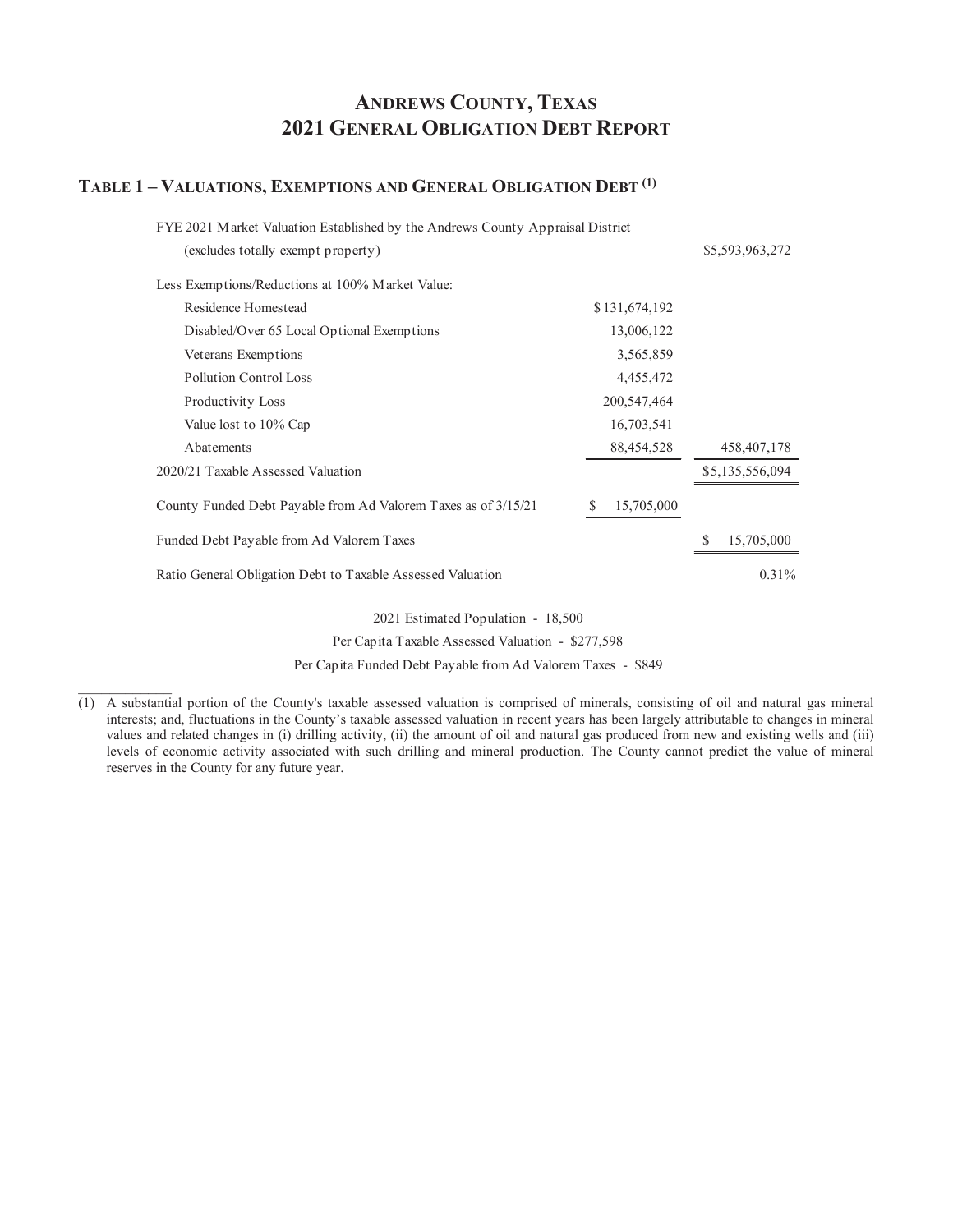### **TABLE 2 – TAXABLE ASSESSED VALUATIONS BY CATEGORY (1)**

|                                       | Taxable Appraised Value for Fiscal Year Ended September 30, |          |                   |          |                  |          |  |  |
|---------------------------------------|-------------------------------------------------------------|----------|-------------------|----------|------------------|----------|--|--|
|                                       | 2021                                                        |          | 2020              |          | 2019             |          |  |  |
|                                       |                                                             | $%$ of   |                   | $%$ of   |                  | $%$ of   |  |  |
| Category                              | Amount                                                      | Total    | Amount            | Total    | Amount           | Total    |  |  |
| Real, Residential, Single Family      | 860,894,974<br>S.                                           | 15.39%   | 792,890,547<br>\$ | 14.09%   | 742,348,659<br>S | 14.40%   |  |  |
| Real, Residential, Multi Family       | 23,322,244                                                  | 0.42%    | 22,698,457        | 0.40%    | 22,434,066       | $0.44\%$ |  |  |
| Real, Vacant Lots/Tracts              | 13,506,374                                                  | 0.24%    | 13,046,977        | 0.23%    | 14,390,345       | 0.28%    |  |  |
| Real, Acreage (Land Only)             | 219,246,292                                                 | 3.92%    | 219,096,539       | 3.89%    | 220,456,379      | 4.28%    |  |  |
| Farm and Ranch Improvements           | 41, 107, 720                                                | 0.73%    | 38,441,842        | 0.68%    | 36, 346, 935     | 0.71%    |  |  |
| Real, Commercial and Industrial       | 537,368,011                                                 | 9.61%    | 264, 201, 708     | 4.70%    | 249,778,995      | 4.85%    |  |  |
| Real, Oil, Gas/Other Mineral Resrvs   | 3,085,292,367                                               | 55.15%   | 3,468,941,879     | 61.66%   | 3,176,395,512    | 61.63%   |  |  |
| Real and Tangible Personal, Utilities | 365, 271, 167                                               | $6.53\%$ | 338,762,820       | $6.02\%$ | 288,574,036      | 5.60%    |  |  |
| Personal Commercial and Industrial    | 412,695,725                                                 | 7.38%    | 435,324,930       | 7.74%    | 383,656,850      | $7.44\%$ |  |  |
| Mobile Homes                          | 25,692,439                                                  | 0.46%    | 23,612,590        | 0.42%    | 19,633,761       | 0.38%    |  |  |
| Residential Inventory                 | 9,565,959                                                   | 0.17%    | 8,545,544         | 0.15%    |                  | $0.00\%$ |  |  |
| Total TAV Before Exemptions           | \$5,593,963,272                                             | 100.00%  | \$5,625,563,833   | 100.00%  | \$5,154,015,538  | 100.00%  |  |  |
| Less: Total Exemptions/Reductions     | (458, 407, 178)                                             |          | (378, 710, 590)   |          | (387,237,996)    |          |  |  |
| Taxable Assessed Value                | \$5,135,556,094                                             |          | \$5,246,853,243   |          | \$4,766,777,542  |          |  |  |
|                                       |                                                             |          |                   |          |                  |          |  |  |

Taxable Appraised Value for Fiscal Year Ended September 30,

|                                       | 2018              |          | 2017              |          |  |
|---------------------------------------|-------------------|----------|-------------------|----------|--|
|                                       |                   | $%$ of   |                   | $%$ of   |  |
| Category                              | Amount            | Total    | Amount            | Total    |  |
| Real, Residential, Single Family      | 730,650,729<br>S. | 15.46%   | 714,052,882<br>S. | 17.92%   |  |
| Real, Residential, Multi Family       | 22,498,369        | 0.48%    | 18,443,508        | 0.46%    |  |
| Real, Vacant Lots/Tracts              | 14,529,229        | 0.31%    | 15,032,007        | 0.38%    |  |
| Real, Acreage (Land Only)             | 225,402,238       | 4.77%    | 225, 621, 707     | 5.66%    |  |
| Farm and Ranch Improvements           | 29,453,419        | 0.62%    | 29,463,290        | 0.74%    |  |
| Real, Commercial and Industrial       | 243,005,910       | 5.14%    | 246,537,800       | 6.19%    |  |
| Real, Oil, Gas/Other Mineral Resrvs   | 2,785,051,975     | 58.94%   | 2,103,375,188     | 52.79%   |  |
| Real and Tangible Personal, Utilities | 248,876,774       | 5.27%    | 207,816,151       | 5.22%    |  |
| Personal Commercial and Industrial    | 407,110,343       | 8.62%    | 405,762,550       | 10.18%   |  |
| Mobile Homes                          | 18,278,984        | $0.39\%$ | 18,060,748        | 0.45%    |  |
| Residential Inventory                 |                   | $0.00\%$ | 40,854            | $0.00\%$ |  |
| Total TAV Before Exemptions           | \$4,724,857,970   | 100.00%  | \$3,984,206,685   | 100.00%  |  |
| Less: Total Exemptions/Reductions     | (394, 439, 397)   |          | (398,600,327)     |          |  |
| Taxable Assessed Value                | \$4,330,418,573   |          | \$3,585,606,358   |          |  |
|                                       |                   |          |                   |          |  |

Note: Valuations shown are certified taxable assessed values reported by the Andrews County Appraisal District to the State Comptroller of Public Accounts. Certified values are subject to change throughout the year as contested values are resolved and the Appraisal District updates records.

(1) A substantial portion of the County's taxable assessed valuation is comprised of minerals, consisting of oil and natural gas mineral interests; and, fluctuations in the County's taxable assessed valuation in recent years has been largely attributable to changes in mineral values and related changes in (i) drilling activity, (ii) the amount of oil and natural gas produced from new and existing wells and (iii) levels of economic activity associated with such drilling and mineral production. A substantial portion of the United States' proven and accessible oil and natural gas reserves are located in the Permian Basin (which includes the County), and the area has benefited by relative increases in oil and natural gas prices to levels that support drilling activity for the production of oil and gas and provide incentives for older, less productive wells to be reworked, which can extend the life of a well and therefore produce local tax values over a longer period of time. Accordingly, drilling activity and well improvements are significant factors affecting the local and regional economy in the area of the County; however, the County cannot predict the value of mineral reserves in the County for any future year.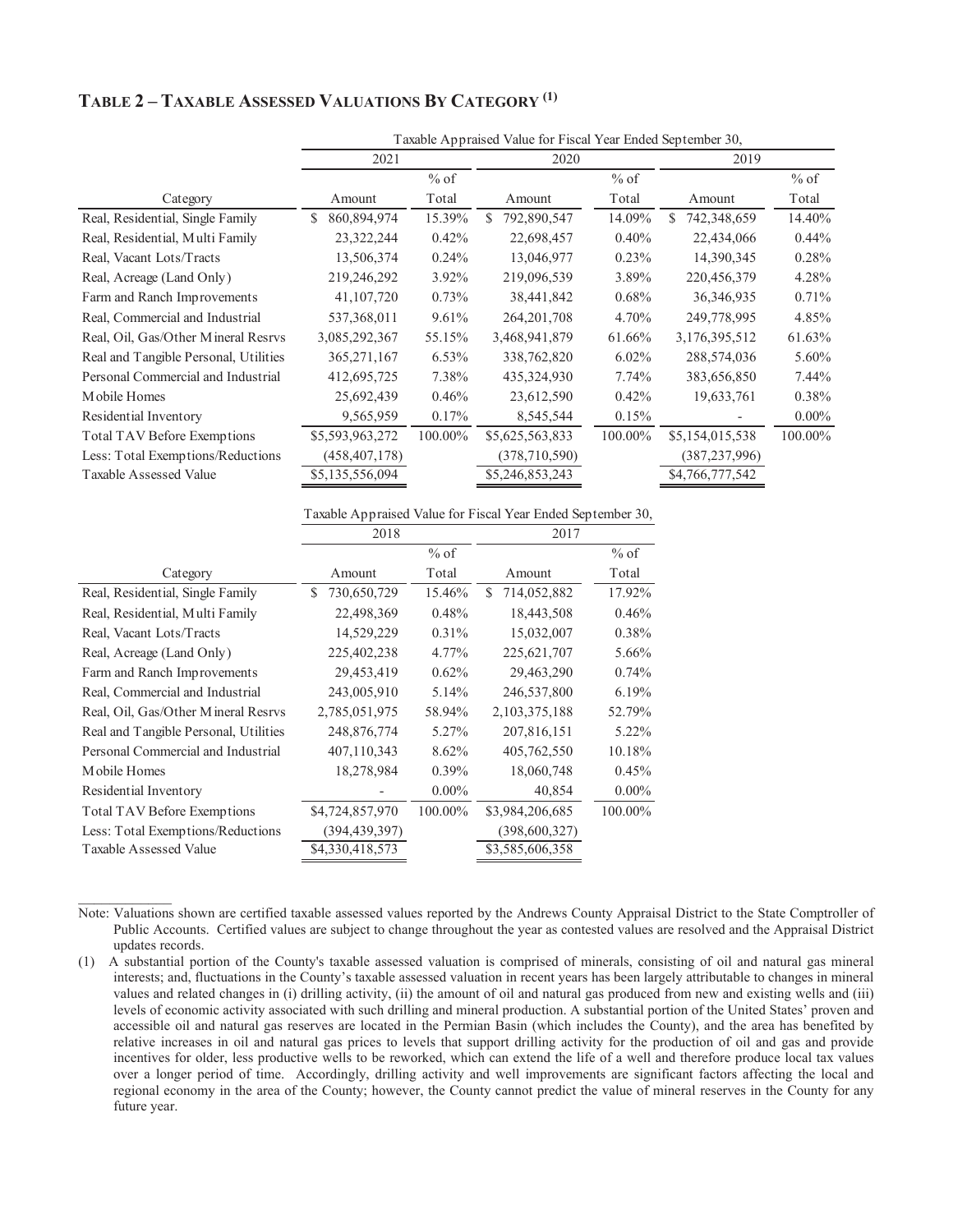#### **TABLE 3 – VALUATION AND GENERAL OBLIGATION DEBT HISTORY**

| Fiscal |                                        |                                       | Taxable    | GO Tax Debt                 | Ratio Tax Debt |     | Funded      |  |
|--------|----------------------------------------|---------------------------------------|------------|-----------------------------|----------------|-----|-------------|--|
| Year   |                                        | Taxable                               | Assessed   | Outstanding                 | to Taxable     |     | Debt        |  |
| Ended  | Estimated                              | Assessed                              | Valuation  | at End                      | Assessed       |     | Per         |  |
| 9/30   | Population <sup><math>(1)</math></sup> | Valuation <sup><math>(2)</math></sup> | Per Capita | of Year                     | Valuation      |     | Capita      |  |
| 2017   | 17,000                                 | 3,585,606,358<br>S                    | \$210,918  | 63,080,000                  | 1.76%          | S   | 3.711       |  |
| 2018   | 17,000                                 | 4,330,418,573                         | 254,731    | 17,540,000                  | $0.41\%$       |     | 1,032       |  |
| 2019   | 17,000                                 | 4,766,777,542                         | 280,399    | 16,920,000                  | $0.35\%$       |     | 995         |  |
| 2020   | 18,500                                 | 5,246,853,243                         | 283,614    | 16,325,000                  | $0.31\%$       |     | 882         |  |
| 2021   | 18,500                                 | 5,135,556,094                         | 277,598    | $15,705,000$ <sup>(3)</sup> | $0.31\%$       | (3) | $849^{(3)}$ |  |

 $\overline{(1)}$  Population estimates provided by the County.

(2) As reported by the Andrews County Appraisal District on County's annual State Property Tax Board Reports; subject to change during the ensuing year.

(3) Projected.

 $\frac{1}{2}$ 

## **TABLE 4 – TAX RATE, LEVY AND COLLECTION HISTORY**

| Fiscal<br>Year |      |        |              |                          |                          |  |
|----------------|------|--------|--------------|--------------------------|--------------------------|--|
| Ended          |      | Tax    |              | $%$ Current              | $%$ Total                |  |
| 9/30           | Rate |        | Tax Levy     | Collections              | Collections              |  |
| 2017           | S    | 0.5655 | \$20,276,604 | 96.60%                   | 98.60%                   |  |
| 2018           |      | 0.5157 | 22,331,969   | 96.09%                   | 98.88%                   |  |
| 2019           |      | 0.5189 | 24,734,809   | 91.78%                   | 92.44%                   |  |
| 2020           |      | 0.5099 | 26,748,995   | $98.61\%$ <sup>(2)</sup> | 99.00% $^{(2)}$          |  |
| 2021           |      | 0.5099 | 26,186,201   | $94.59\%$ <sup>(1)</sup> | $95.01\%$ <sup>(1)</sup> |  |

(1) Collections through January 31, 2021.

(2) Unaudited.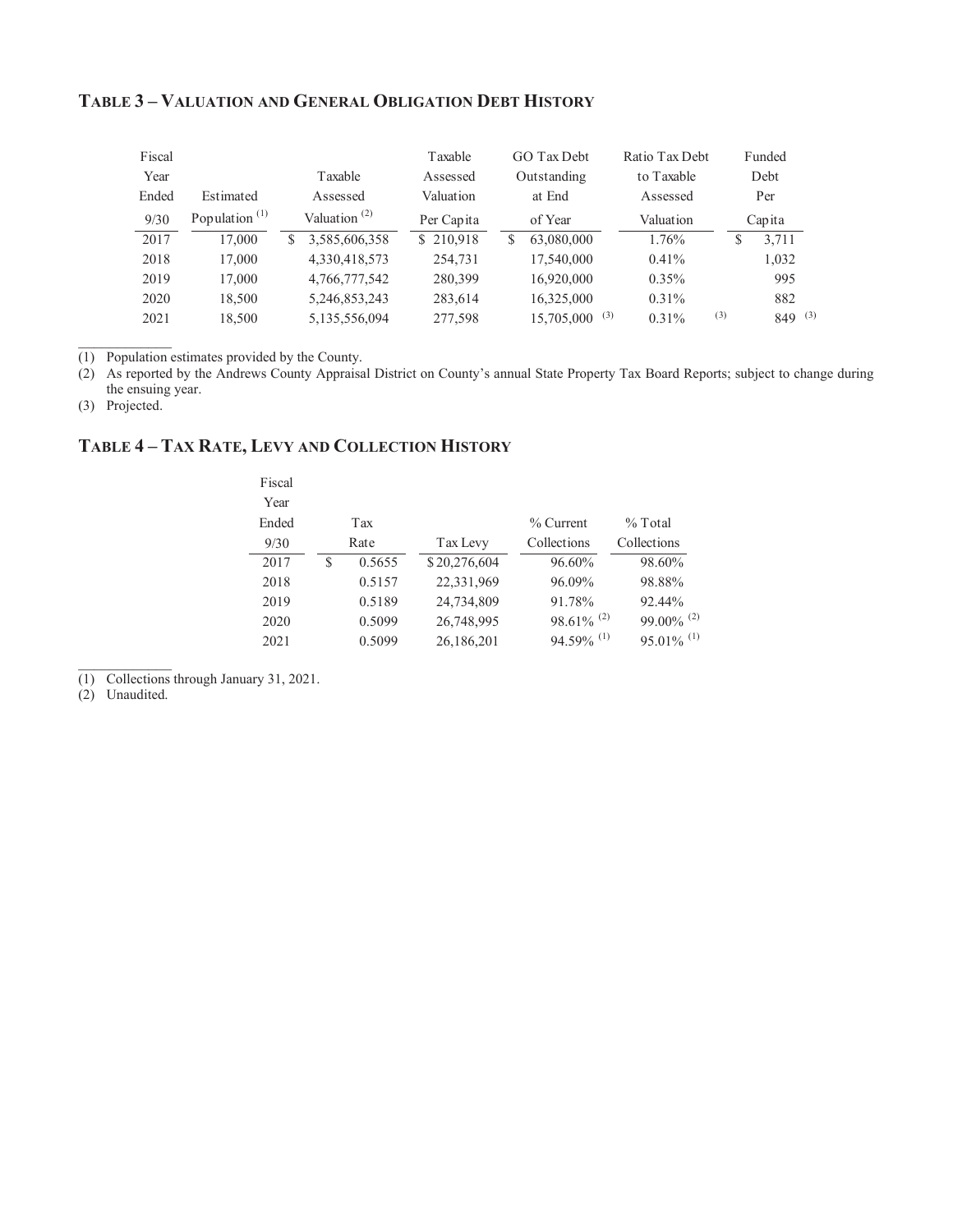## **TABLE 5 – TAX RATE DISTRIBUTION ANALYSIS**

|                                                           | Fiscal Year Ended September 30, |        |   |        |    |        |     |        |    |        |
|-----------------------------------------------------------|---------------------------------|--------|---|--------|----|--------|-----|--------|----|--------|
|                                                           |                                 | 2021   |   | 2020   |    | 2019   |     | 2018   |    | 2017   |
| General Fund                                              | S                               | 0.4279 | S | 0.4282 | S  | 0.4325 | S   | 0.4384 | S  | 0.4805 |
| Interest and Sinking Fund                                 |                                 | 0.0237 |   | 0.02   |    | 0.03   |     |        |    |        |
| <b>Total Constitutional Tax Rate</b>                      | S.                              | 0.4516 | S | 0.4515 | S  | 0.4599 | S   | 0.4384 | \$ | 0.4805 |
| Special Road and Bridge (Road Maintenance) <sup>1/3</sup> | S                               | 0.0194 | S | 0.0195 | S. | 0.0200 | \$. | 0.0258 | S. | 0.0300 |
| Farm to Market and Flood Control <sup>2/3</sup>           |                                 | 0.0389 |   | 0.0389 |    | 0.0390 |     | 0.0515 |    | 0.0550 |
| <b>Total Tax Rate</b>                                     |                                 | 0.5099 |   | 0.5099 | S. | 0.5189 | S   | 0.5157 |    | 0.5655 |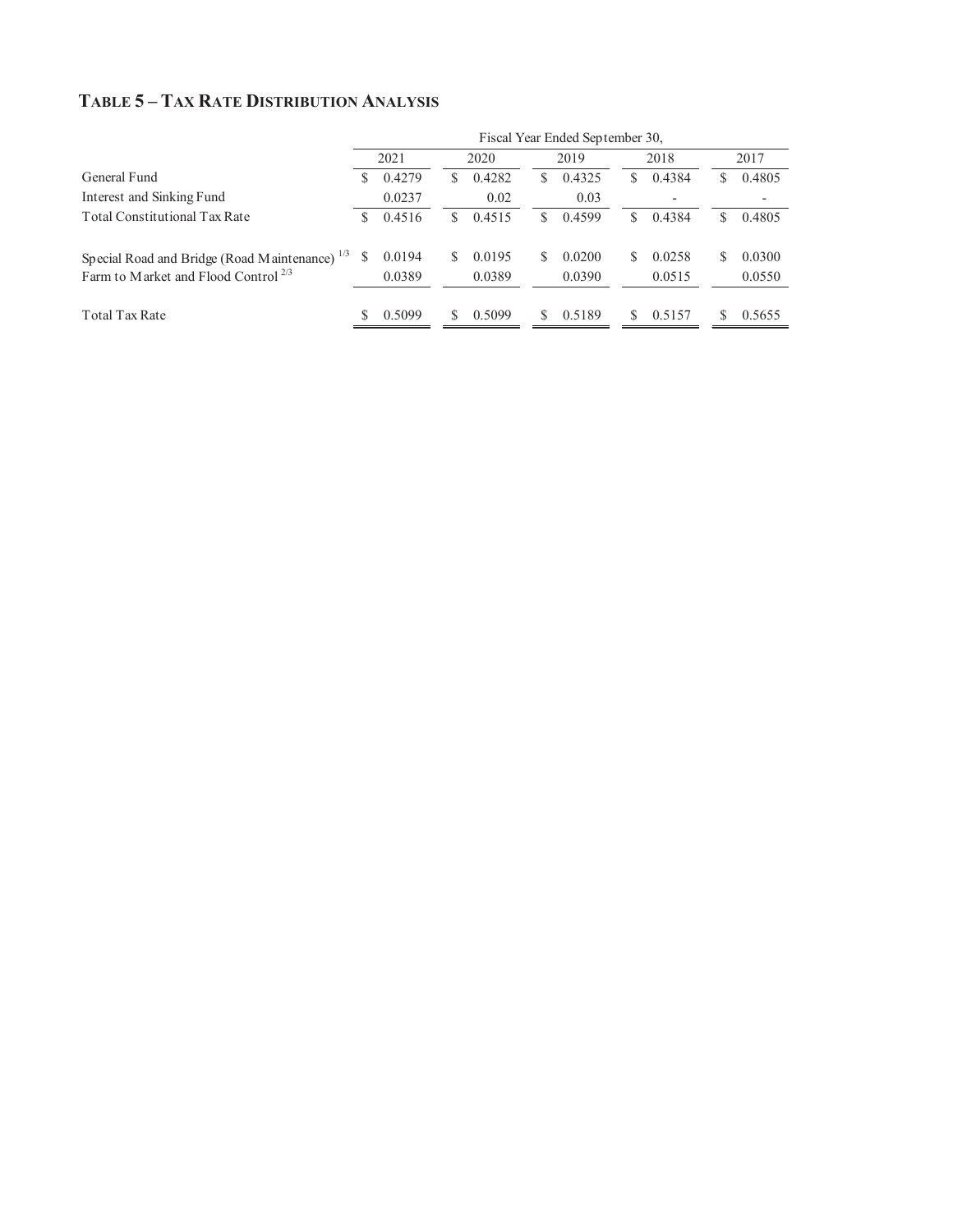## **TABLE 6 – TEN LARGEST TAXPAYERS**

|                                 |                              | 2020/2021       | % of Total |
|---------------------------------|------------------------------|-----------------|------------|
|                                 |                              | Taxable         | Taxable    |
|                                 |                              | Assessed        | Assessed   |
| Name of Taxpayer                | Nature of Property           | Valuation       | Valuation  |
| COG Operating LLC               | Oil & Gas                    | 454,288,819     | 8.85%      |
| University of Texas (PUF)       | Oil & Gas                    | 367,026,129     | 7.15%      |
| Oncor Electric Delivery Co. LLC | Electric Utility/Power Plant | 154,034,009     | $3.00\%$   |
| Fasken Oil & Ranch Ltd.         | Oil & Gas                    | 143,724,839     | 2.80%      |
| XTO Energy Inc.                 | Oil & Gas                    | 143, 156, 178   | 2.79%      |
| Apache Corp.                    | Oil & Gas                    | 140,517,727     | 2.74%      |
| Diamondback E&P LLC             | Oil & Gas                    | 131,400,175     | 2.56%      |
| Pioneer Natural Res. USA Inc.   | Oil & Gas                    | 121,367,410     | 2.36%      |
| Texland Petroleum LP            | Oil & Gas                    | 79,544,807      | 1.55%      |
| Ring Energy Inc.                | Oil $&$ Gas                  | 77,610,875      | 1.51%      |
|                                 |                              | \$1,812,670,968 | 35.30%     |
|                                 |                              |                 |            |

## **TABLE 7 – TAX ADEQUACY**

| 2021 Principal and Interest Requirements                        |    | 1.236.938 |
|-----------------------------------------------------------------|----|-----------|
| \$0.0252 Tax Rate at 96% Collection Produces                    | S. | 1.239.428 |
| Average Annual Principal and Interest Requirements, 2021 - 2038 |    | 1,237,715 |
| \$0.0252 Tax Rate at 96% Collection Produces                    | S. | 1,239,428 |
| Maximum Annual Principal and Interest Requirements, 2023        | S  | 1.240.263 |
| \$0.0253 Tax Rate at 96% Collection Produces                    | S. | 1,244,346 |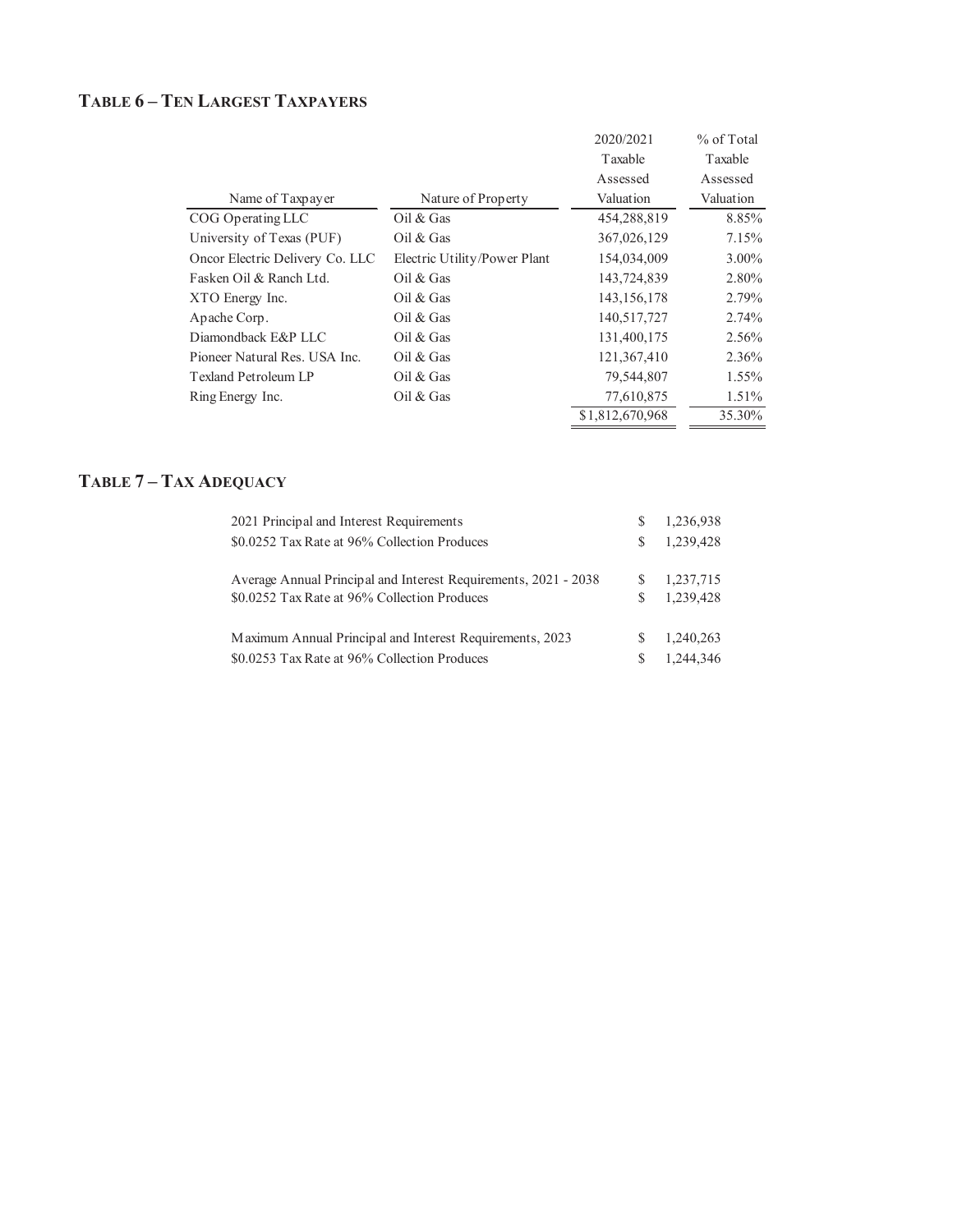#### **TABLE 9 – GENERAL OBLIGATION DEBT SERVICE REQUIREMENTS**

| Fiscal |               |                                 |                  |           |
|--------|---------------|---------------------------------|------------------|-----------|
| Year   |               |                                 |                  | $%$ of    |
| Ended  |               | <b>Outstanding Debt Service</b> |                  | Principal |
| 9/30   | Principal     | Interest                        | Total            | Retired   |
| 2021   | \$<br>620,000 | \$<br>616,938                   | \$<br>1,236,938  |           |
| 2022   | 645,000       | 591,513                         | 1,236,513        |           |
| 2023   | 675,000       | 565,263                         | 1,240,263        |           |
| 2024   | 700,000       | 537,638                         | 1,237,638        |           |
| 2025   | 735,000       | 501,763                         | 1,236,763        | 20.67%    |
| 2026   | 775,000       | 464,013                         | 1,239,013        |           |
| 2027   | 815,000       | 424,263                         | 1,239,263        |           |
| 2028   | 855,000       | 382,513                         | 1,237,513        |           |
| 2029   | 900,000       | 338,638                         | 1,238,638        |           |
| 2030   | 935,000       | 302,113                         | 1,237,113        | 46.89%    |
| 2031   | 965,000       | 273,009                         | 1,238,009        |           |
| 2032   | 995,000       | 242,384                         | 1,237,384        |           |
| 2033   | 1,030,000     | 210,100                         | 1,240,100        |           |
| 2034   | 1,060,000     | 176,138                         | 1,236,138        |           |
| 2035   | 1,095,000     | 140,434                         | 1,235,434        | 78.41%    |
| 2036   | 1,135,000     | 102,803                         | 1,237,803        |           |
| 2037   | 1,175,000     | 63,088                          | 1,238,088        |           |
| 2038   | 1,215,000     | 21,263                          | 1,236,263        | 100.00%   |
|        | \$16,325,000  | \$<br>5,953,869                 | \$<br>22,278,869 |           |

#### **TABLE 10 – AUTHORIZED BUT UNISSUED GENERAL OBLIGATION BONDS**

As of January 31, 2021, the County has no authorized but unissued bonds.

#### **TABLE 11 – OTHER OBLIGATIONS**

As of September 30, 2020, the County has no other obligations.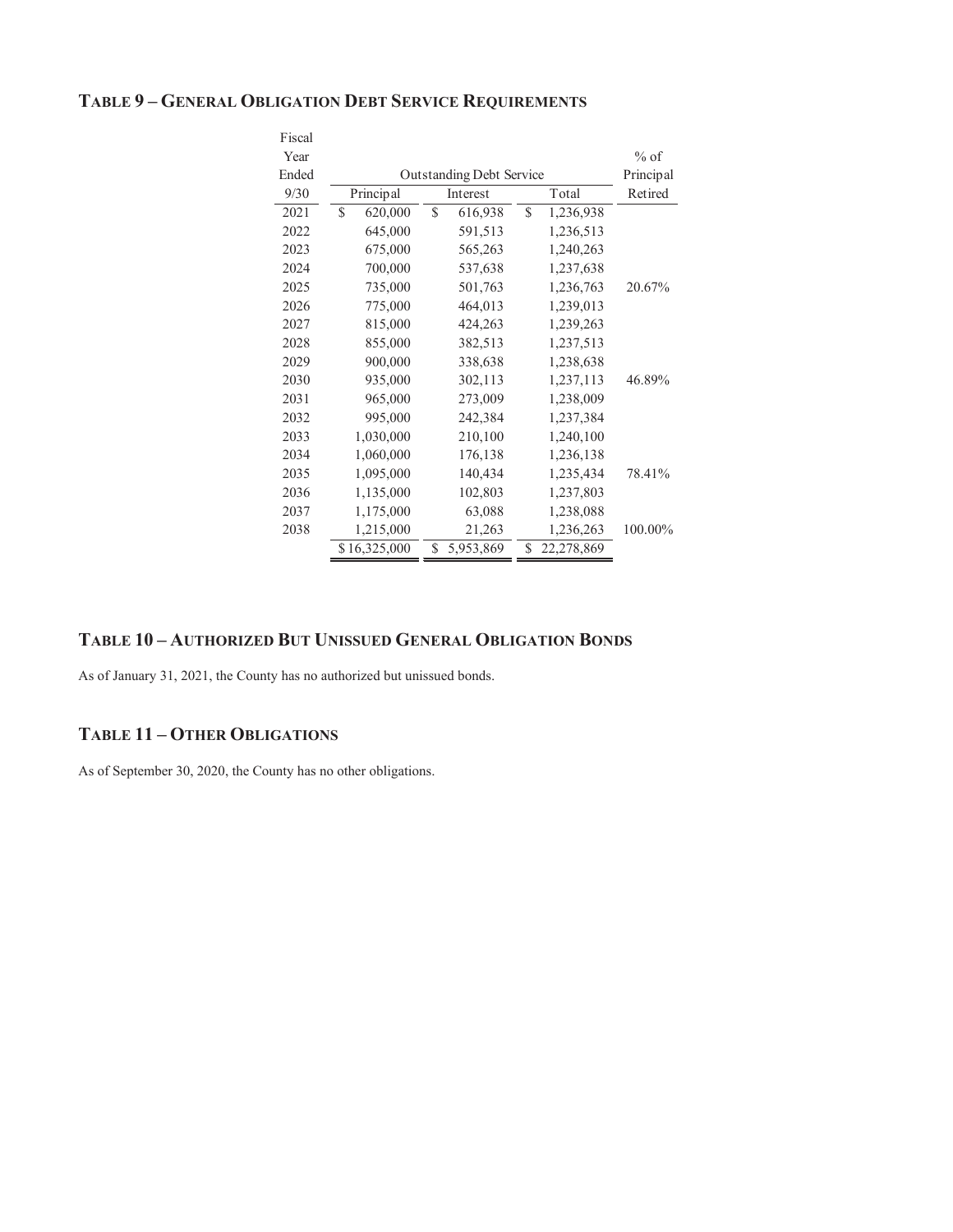|                             | Fiscal Year Ending September 30, |                  |                          |                  |                   |  |  |  |  |  |
|-----------------------------|----------------------------------|------------------|--------------------------|------------------|-------------------|--|--|--|--|--|
| Revenues                    | $2020^{(1)}$                     | 2019             | 2018                     | 2017             | 2016              |  |  |  |  |  |
| Property Taxes              | 27,624,558                       | 24,962,687<br>S. | 22,832,735<br>\$.        | S.<br>20,864,938 | 26,016,336        |  |  |  |  |  |
| Fees & Fines                | 3,133,767                        | 3,157,134        | 3,248,618                | 3,439,651        | 3,119,460         |  |  |  |  |  |
| Interest                    | 567,222                          | 1,750,156        | 849,828                  | 321,290          | 131,200           |  |  |  |  |  |
| Grants                      | 989,066                          | 742,365          | 624,532                  | 1,118,374        | 5,239,532         |  |  |  |  |  |
| M iscellaneous              | 1,434,279                        | 1,325,420        | 1,025,235                | 1,666,856        | 1,402,383         |  |  |  |  |  |
| <b>Total Revenues</b>       | 33,748,892                       | S.<br>31,937,762 | \$.<br>28,580,948        | \$27,411,109     | \$.<br>35,908,911 |  |  |  |  |  |
| Expenditures                |                                  |                  |                          |                  |                   |  |  |  |  |  |
| Executive                   | 427,556                          | \$<br>505,349    | $\mathcal{S}$<br>292,702 | S.<br>317,636    | \$<br>305,113     |  |  |  |  |  |
| General & Administrative    | 17,471,650                       | 16,549,930       | 14,211,136               | 17,949,893       | 20,651,971        |  |  |  |  |  |
| Health & Welfare            | 1,839,321                        | 1,804,220        | 1,126,098                | 1,271,070        | 1,340,807         |  |  |  |  |  |
| Judicial                    | 1,327,133                        | 1,378,891        | 1,966,703                | 845,749          | 860,415           |  |  |  |  |  |
| Legal                       | 535,343                          | 575,468          | 337,748                  | 371,454          | 380,920           |  |  |  |  |  |
| Public Safety               | 4,707,704                        | 5,650,421        | 3,679,371                | 3,623,011        | 3,781,484         |  |  |  |  |  |
| Interst on long-term debt   | 641,112                          | 645,505          | 31,384                   |                  |                   |  |  |  |  |  |
| Bond issuance cost and fees |                                  |                  | 344,497                  |                  |                   |  |  |  |  |  |
| Total Expenditures          | 26,949,819                       | 27,109,784<br>\$ | 21,989,639<br>S          | 24,378,813<br>\$ | 27,320,710<br>\$  |  |  |  |  |  |
| Transfers In (Out)          | \$                               | \$               | $\mathcal{S}$            | \$               | \$<br>64,124      |  |  |  |  |  |
| Increase in Net Assets      | 6,799,073                        | 4,827,978        | 6,591,309                | 3,032,296        | 8,652,325         |  |  |  |  |  |
| Prior Period Adjustment     |                                  |                  | (5,626,132)              | (4,923)          | 1,451,240         |  |  |  |  |  |
| Net Assets, Beginning       | 58,664,844                       | 53,836,866       | 52,871,689               | 49,844,316       | 39,740,751        |  |  |  |  |  |
| <b>Ending Net Assets</b>    | 65,463,917<br>S.                 | 58,664,844<br>S. | 53,836,866<br>\$         | 52,871,689<br>\$ | 49,844,316<br>\$  |  |  |  |  |  |

## **TABLE 12 – CHANGES IN NET ASSETS**

(1) Unaudited.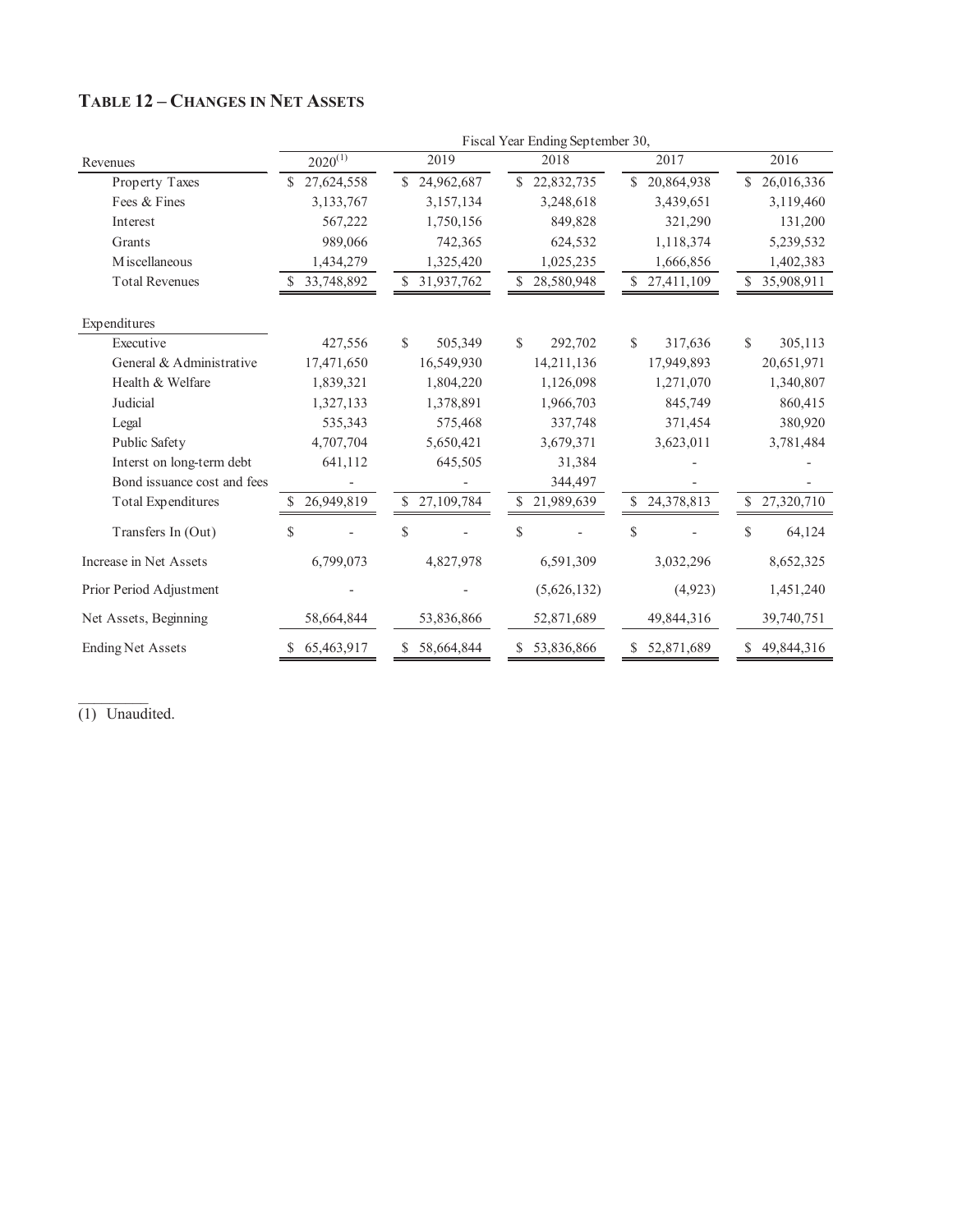|                                 | Fiscal Year Ending September 30, |                               |              |                 |               |  |  |  |
|---------------------------------|----------------------------------|-------------------------------|--------------|-----------------|---------------|--|--|--|
| Revenues                        | $2020^{(2)}$                     | 2019                          | 2018         | 2017            | 2016          |  |  |  |
| Taxes                           | \$22,757,813                     | \$20,412,006                  | \$18,783,405 | \$17,092,727    | \$20,898,954  |  |  |  |
| Fees and Fines                  | 3,127,857                        | 3,153,591                     | 3,247,919    | 3,435,692       | 3,112,786     |  |  |  |
| Interest                        | 352,633                          | 1,000,038                     | 596,377      | 223,841         | 95,597        |  |  |  |
| Other Receipts                  | 1,224,587                        | 1,453,094                     | 1,081,688    | 1,509,806       | 1,370,801     |  |  |  |
| <b>Total Revenues</b>           | \$27,462,890                     | \$26,018,729                  | \$23,709,389 | \$22,262,066    | \$25,478,138  |  |  |  |
| Expenditures                    |                                  |                               |              |                 |               |  |  |  |
| Executive                       | \$<br>427,556                    | 454,414<br>\$                 | S<br>291,582 | \$<br>278,681   | \$<br>280,297 |  |  |  |
| General Administration          | 13,771,695                       | 12,081,377                    | 13,445,448   | 13,918,439      | 13,717,874    |  |  |  |
| Health and Welfare              | 1,556,713                        | 1,376,149                     | 897,006      | 898,005         | 1,004,184     |  |  |  |
| Judicial                        | 1,327,133                        | 1,268,451                     | 2,055,121    | 761,549         | 788,127       |  |  |  |
| Legal                           | 535,343                          | 523,383                       | 343,939      | 330,452         | 345,019       |  |  |  |
| Public Safety                   | 4,064,548                        | 4,355,104                     | 2,873,283    | 2,292,274       | 2,574,330     |  |  |  |
| Total Expenditures              | \$21,682,988                     | \$20,058,878                  | \$19,906,379 | \$18,479,400    | \$18,709,831  |  |  |  |
| Excess (Deficiency) Revenues    |                                  |                               |              |                 |               |  |  |  |
| Over Expenditures               | 5,779,902<br>\$                  | \$5,959,851                   | \$ 3,803,010 | 3,782,666<br>\$ | \$6,768,307   |  |  |  |
| Other Financing Sources (Uses): | (3,834,622)                      | $(14,017,495)$ <sup>(1)</sup> | (22, 535)    |                 | (35,876)      |  |  |  |
| Net Change in Fund Balance      | 1,945,280<br>S.                  | \$ (8,057,644)                | \$ 3,780,475 | 3,782,666<br>S  | \$6,732,431   |  |  |  |
| Fund Balance Beginning of Year  | 25,231,892                       | 33,289,536                    | 30,044,236   | 26,261,570      | 19,608,043    |  |  |  |
| <b>Balance Adjustment</b>       |                                  |                               | (535, 175)   |                 | (78,904)      |  |  |  |
| Fund Balance End of Year        | \$27,177,172                     | \$25,231,892                  | \$33,289,536 | \$30,044,236    | \$26,261,570  |  |  |  |

## **TABLE 12A – GENERAL FUND REVENUES AND EXPENDITURE HISTORY**

(1) The County appropriated a portion of existing fund balance to be used along with the proceeds from the County's 2018 bond issue to build a new Sheriff's Office and County Jail.

(2) Unaudited.